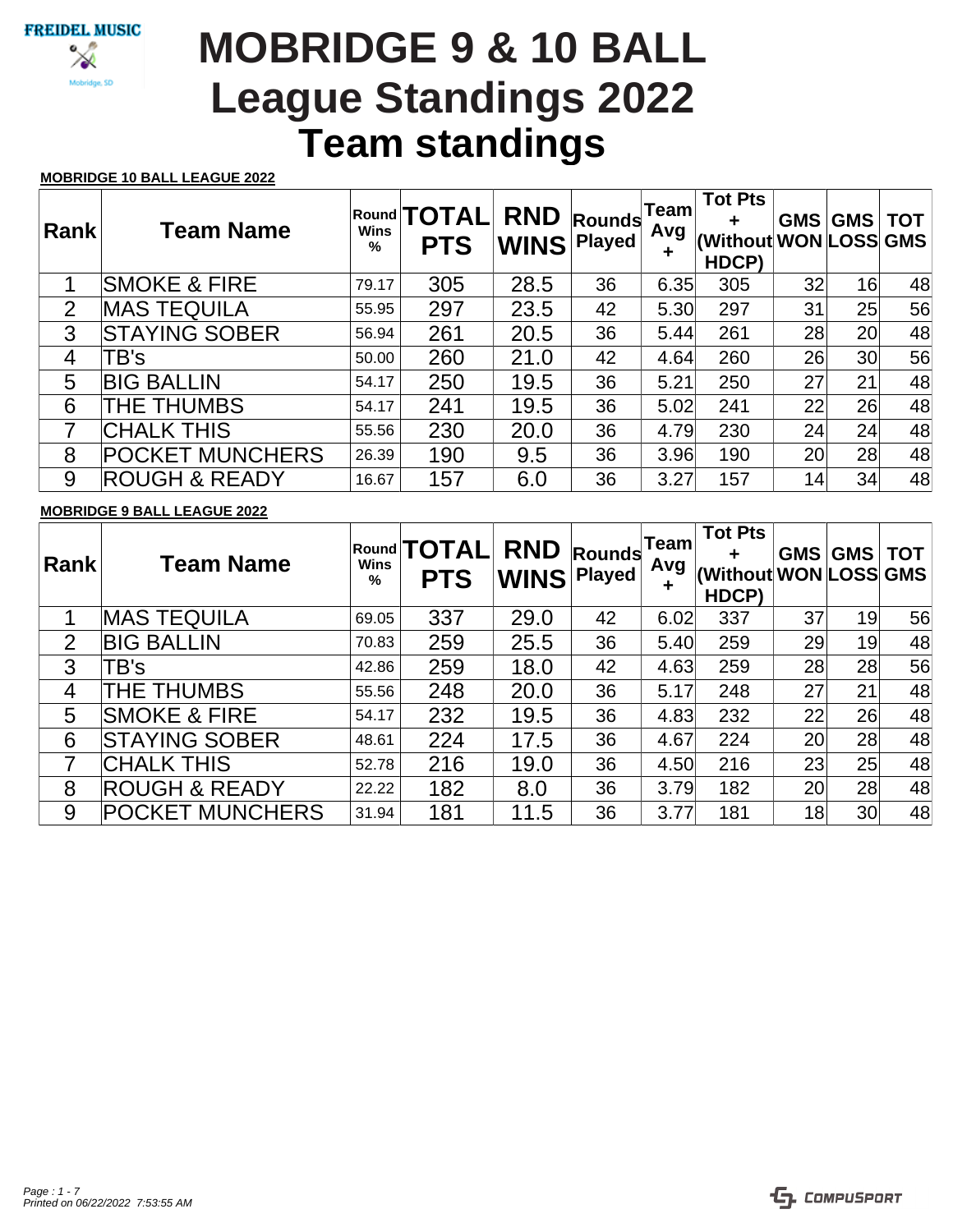# **Team players MOBRIDGE 9 & 10 BALL League Standings 2022**

## **MOBRIDGE 10 BALL LEAGUE 2022**

#### **\*\*Floating Spares\*\***

| Rank | <b>Players</b>                |      |     |    |    |    | Pts/Gms TOTAL TOT Wins Loss Ero's Consecutive 10-0+ PM |   | and<br>Run | <b>Break</b> Matches<br>Played<br>(2 <sub>per</sub> )<br>night) |
|------|-------------------------------|------|-----|----|----|----|--------------------------------------------------------|---|------------|-----------------------------------------------------------------|
|      | 9 Hudson 'Frankie' Frankfurth | 4.18 | 117 | 28 | 11 | 17 |                                                        |   |            | 14                                                              |
|      | 16 Jack Hagen                 | 6.33 | 76  | 12 |    |    |                                                        |   |            | 6                                                               |
|      | 17 Sam Martel                 | 5.83 | 70  | 12 |    | 5  |                                                        |   |            | 6                                                               |
|      | 20 Joe Porras                 | 4.75 | 57  | 12 |    | 6  | 2                                                      | 0 |            | 6                                                               |
|      | 22   Ron "TUT" Martel         | 6.25 | 50  | 8  | 51 |    | 5                                                      | 0 |            |                                                                 |

### **BIG BALLIN**

| Rank | <b>Players</b>  |             | Avg  |     |    |    |    | Pts/Gms TOTAL TOT Wins Loss Ero's Consecutive 10-0+ PM |   | and<br>Run | Matches <br><b>Played</b><br>(2 per<br>night) |
|------|-----------------|-------------|------|-----|----|----|----|--------------------------------------------------------|---|------------|-----------------------------------------------|
|      | Justin LaRock   | $\sim$<br>◡ | 6.17 | 148 | 24 | 18 |    | 10                                                     |   |            | 12                                            |
|      | 13 Derek Howard |             | 4.35 | 87  | 20 | 81 | 12 |                                                        | ົ |            | 10                                            |

# **CHALK THIS**

| Rank | <b>Plavers</b>          |             | Avq  |     |    |                 |    |    | <b>Pts/Gms</b> TOTAL TOT Wins Loss Ero's Consecutive 10-0+ PM |  | <b>Break</b><br>and<br><b>Run</b> | <b>Matches</b><br><b>Played</b><br>(2 <sub>per</sub> )<br>night) |
|------|-------------------------|-------------|------|-----|----|-----------------|----|----|---------------------------------------------------------------|--|-----------------------------------|------------------------------------------------------------------|
| 8    | Nina Schumacher         | $\sim$<br>◡ | 4.92 | 118 | 24 | 13 <sub>l</sub> | 11 | 01 | ◠                                                             |  |                                   | 12                                                               |
| 11   | <b>Skyler Traxinger</b> |             | 4.67 | 112 | 24 |                 | 13 | 01 | ົ                                                             |  |                                   | 12                                                               |

#### **MAS TEQUILA**

| Rank | <b>Players</b>    |    | Avq  |     |    |    |    | Pts/Gms TOTAL TOT Wins Loss Ero's Consecutive 10-0+ PM |   | <b>Break</b><br>and<br>Run | <b>Matches</b><br><b>Played</b><br>(2 <sub>per</sub> )<br>night) |
|------|-------------------|----|------|-----|----|----|----|--------------------------------------------------------|---|----------------------------|------------------------------------------------------------------|
|      | Chad Harrison     | C. | 5.14 | 144 | 28 | 15 | 13 | ັ                                                      | ົ |                            | 14                                                               |
|      | Lance Brown Otter |    | 5.54 | 133 | 24 | 14 | 10 |                                                        | ົ |                            | 12                                                               |

## **POCKET MUNCHERS**

| Rank | <b>Plavers</b>                 |   |      |    |    |  | Pts/Gms TOTAL TOT Wins Loss Ero's Consecutive 10-0+ PM |  | ∣Break⊡<br>and<br>Run | <b>Matches</b><br><b>Played</b><br>(2 per<br>night) |
|------|--------------------------------|---|------|----|----|--|--------------------------------------------------------|--|-----------------------|-----------------------------------------------------|
|      | <sup>12</sup> Kayla Schumacher | C | 4.80 | 96 | 20 |  | 6                                                      |  |                       | 10                                                  |
| 15   | Tatum Sandquist                |   | 3.21 |    | 24 |  |                                                        |  |                       | 12                                                  |

# **ROUGH & READY**

| Rank | <b>Plavers</b> |   | Avg  |    |    |    | Pts/Gms TOTAL TOT Wins Loss Ero's Consecutive 10-0+ PM |  | and<br>Run | Matches <br>Break Played<br>(2 per<br>night) |
|------|----------------|---|------|----|----|----|--------------------------------------------------------|--|------------|----------------------------------------------|
| 18   | Kelli Buckley  | C | 2.67 | 64 | 24 | 19 |                                                        |  |            | 12                                           |
| 19   | Mick Austin    |   | 3.94 | 63 | 16 | 10 |                                                        |  | 01         |                                              |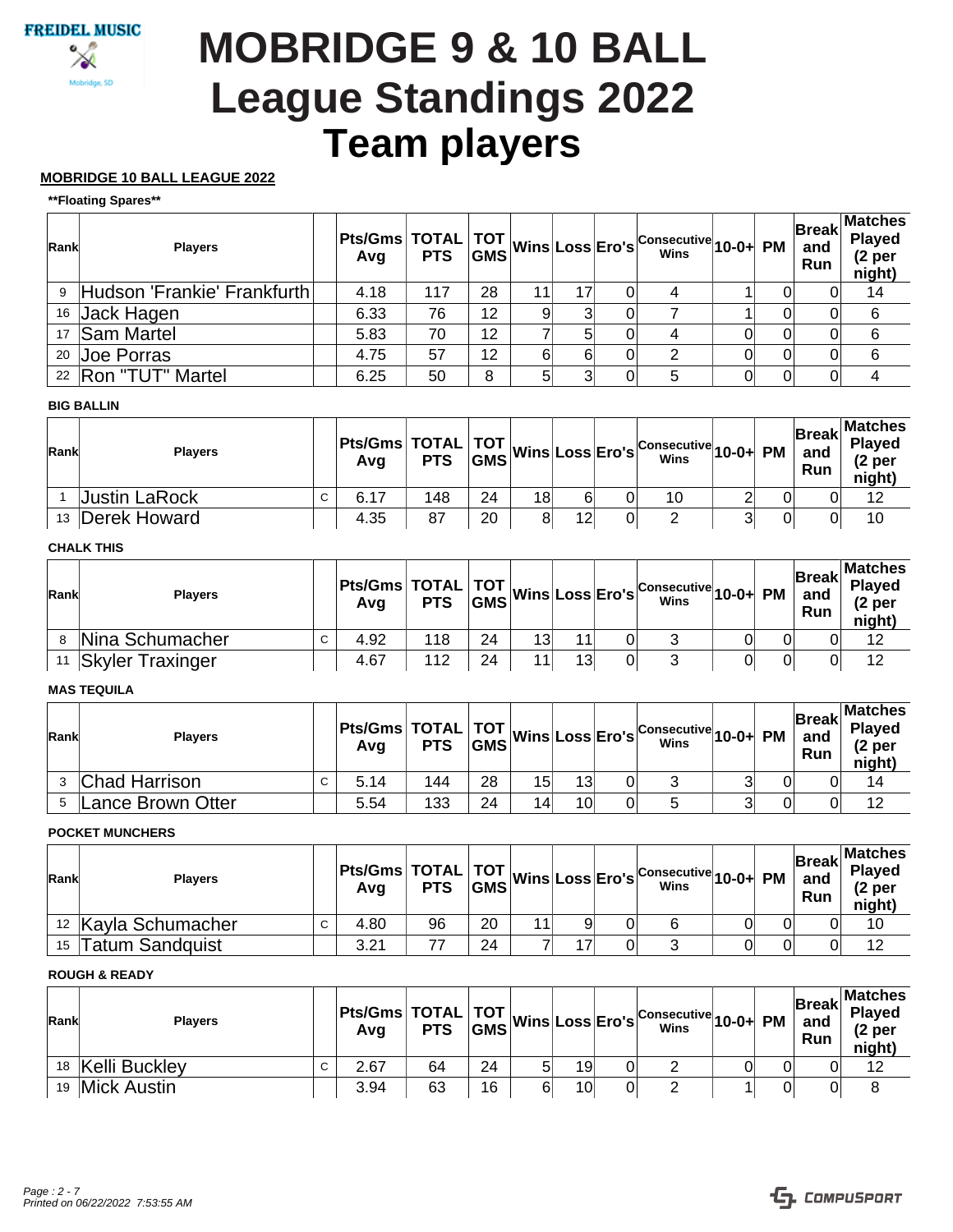# **Team players MOBRIDGE 9 & 10 BALL League Standings 2022**

## **MOBRIDGE 10 BALL LEAGUE 2022**

#### **SMOKE & FIRE**

| Rank | <b>Players</b>    |   |      |     |    |                 |    | Pts/Gms TOTAL TOT Wins Loss Ero's Consecutive 10-0+ PM |  | and<br>Run | Matches <br>Break Played<br>(2 <sub>per</sub> )<br>night) |
|------|-------------------|---|------|-----|----|-----------------|----|--------------------------------------------------------|--|------------|-----------------------------------------------------------|
|      | Adam Schmidt      | C | 5.38 | 129 | 24 | 13 <sub>l</sub> | 11 |                                                        |  |            | 12                                                        |
|      | 14 Kimberly Olson |   | 6.50 | 78  | 12 | 8               |    | ь                                                      |  |            | 6                                                         |

#### **STAYING SOBER**

| Rank | <b>Players</b>     |   | Avq  |     |    |    |  | Pts/Gms TOTAL TOT Wins Loss Ero's Consecutive 10-0+ PM |  | and<br>Run | <b>Matches</b><br><b>Break</b> Played<br>(2 <sub>per</sub> )<br>night) |
|------|--------------------|---|------|-----|----|----|--|--------------------------------------------------------|--|------------|------------------------------------------------------------------------|
|      | John Keller        | C | 5.63 | 135 | 24 | 15 |  | b                                                      |  |            | 12                                                                     |
| 23   | <b>Tyler Vance</b> |   | 0.00 |     |    |    |  |                                                        |  |            |                                                                        |

#### **TB's**

| Rank | <b>Players</b>      |   |      |     |    |    |    | Pts/Gms TOTAL TOT Wins Loss Ero's Consecutive 10-0+ PM |   | ∣Break∣ ˈ<br>and<br>Run | Matches <br>Played<br>(2 per<br>night) |
|------|---------------------|---|------|-----|----|----|----|--------------------------------------------------------|---|-------------------------|----------------------------------------|
|      | Leon Brown Otter Jr | С | 5.14 | 144 | 28 | 15 | 13 |                                                        | ⌒ |                         | 14                                     |
| 21   | Timmy Steele        |   | 4.33 | 52  | 12 | ς  |    |                                                        |   |                         | 6                                      |

### **THE THUMBS**

| Rank | <b>Plavers</b>        |   |      |     |    |                 |    | <b>Pts/Gms</b> TOTAL TOT Wins Loss Ero's Consecutive 10-0+ |   | <b>PM</b> | and<br>Run | <b>Matches</b><br><b>Rangel Break</b> Playeo<br>(2 per<br>night) |
|------|-----------------------|---|------|-----|----|-----------------|----|------------------------------------------------------------|---|-----------|------------|------------------------------------------------------------------|
|      | Robert 'Geritol' Long | C | 5.25 | 126 | 24 |                 | 12 |                                                            |   |           | 0          | 12                                                               |
|      | 10 Keith Olson        |   | 4.79 | 115 | 24 | 10 <sup>1</sup> | 14 |                                                            | ⌒ | 01        | 01         | 12                                                               |

# **MOBRIDGE 9 BALL LEAGUE 2022**

**\*\*Floating Spares\*\***

| Rank | <b>Players</b>              |      |     |    |                 |    |    | Pts/Gms TOTAL TOT Wins Loss Ero's Consecutive 10-0+ PM |   |   | <b>Break</b><br>and<br>Run | <b>Matches</b><br><b>Played</b><br>(2 <sub>per</sub> )<br>night) |
|------|-----------------------------|------|-----|----|-----------------|----|----|--------------------------------------------------------|---|---|----------------------------|------------------------------------------------------------------|
|      | Hudson 'Frankie' Frankfurth | 5.18 | 145 | 28 | 14 <sub>1</sub> | 14 | ΩI |                                                        |   |   |                            | 14                                                               |
|      | 18 Joe Porras               | 4.92 | 59  | 12 |                 | 5  | 0  | 5                                                      | ◠ |   |                            | 6                                                                |
|      | 19 Sam Martel               | 4.83 | 58  | 12 | 5               |    | 0  | 2                                                      |   |   |                            | 6                                                                |
|      | 20 Jack Hagen               | 3.83 | 46  | 12 | າ               |    | 0  |                                                        |   |   |                            | 6                                                                |
|      | 22   Ron "TUT" Martel       | 5.38 | 43  | 8  |                 |    | 0  | 4                                                      |   | ◠ |                            | 4                                                                |

#### **BIG BALLIN**

| Rank | <b>Plavers</b>       |   |      |     |    |    |    | Pts/Gms TOTAL TOT Wins Loss Ero's Consecutive 10-0+ PM |  | and<br>Run | <b>Matches</b><br>Break Playeo<br>(2 per<br>night) |
|------|----------------------|---|------|-----|----|----|----|--------------------------------------------------------|--|------------|----------------------------------------------------|
|      | Derek Howard         |   | 5.85 | 117 | 20 | 13 |    |                                                        |  |            | 10                                                 |
| 11   | <b>Justin LaRock</b> | С | 4.50 | 108 | 24 | 12 | 12 |                                                        |  |            | 12                                                 |

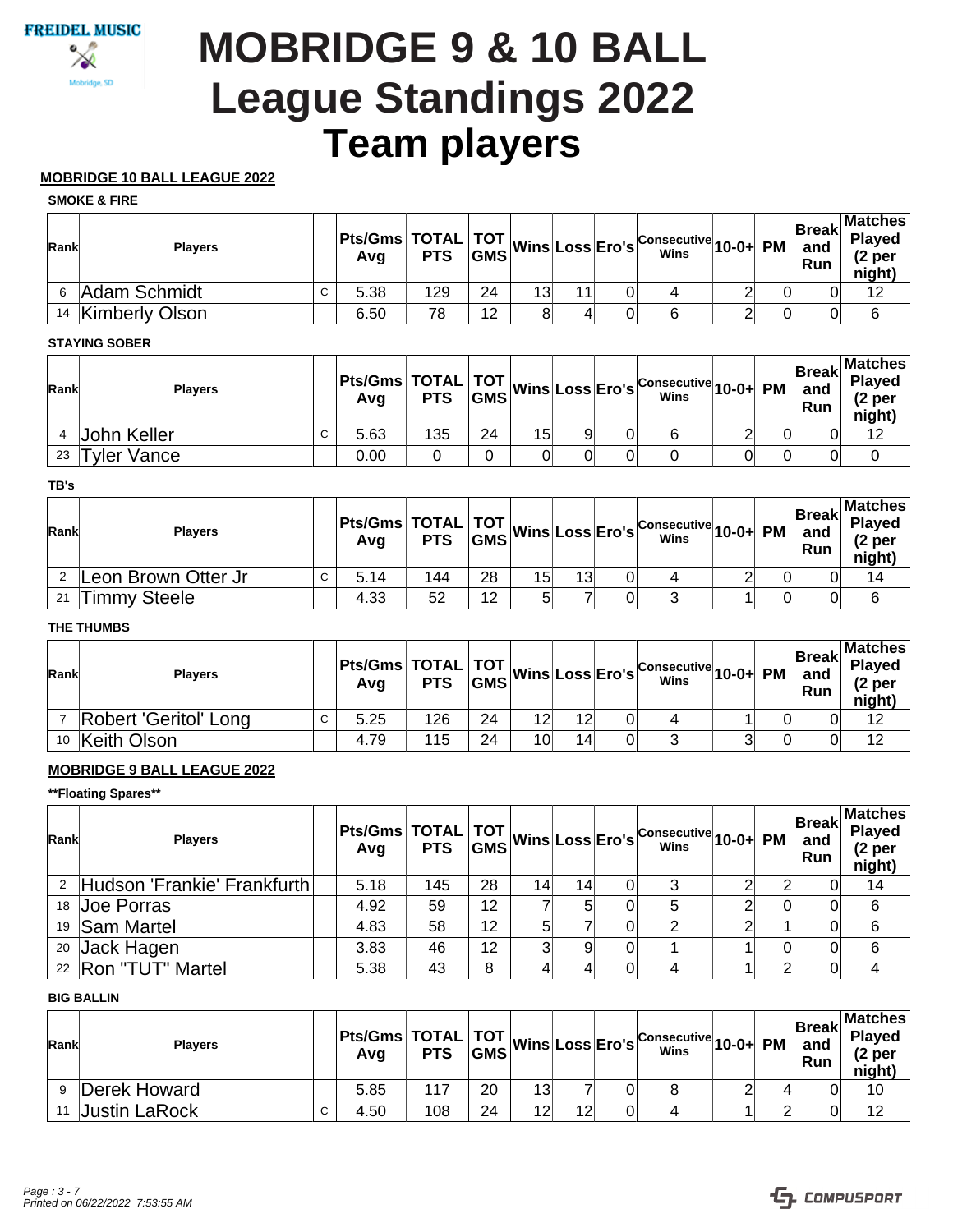# **Team players MOBRIDGE 9 & 10 BALL League Standings 2022**

## **MOBRIDGE 9 BALL LEAGUE 2022**

#### **CHALK THIS**

| Rank | <b>Players</b>          |   |      |     |    |    |    | Pts/Gms TOTAL TOT Wins Loss Ero's Consecutive 10-0+ PM |   | <b>Break</b><br>and<br>Run | Matches <br>Played<br>(2 per<br>night) |
|------|-------------------------|---|------|-----|----|----|----|--------------------------------------------------------|---|----------------------------|----------------------------------------|
|      | <b>Skyler Traxinger</b> |   | 5.33 | 128 | 24 | 15 |    | 5                                                      | ⌒ |                            | 12                                     |
|      | 12 Nina Schumacher      | С | 3.67 | 88  | 24 | 81 | 16 |                                                        |   |                            | 12                                     |

### **MAS TEQUILA**

| Rank | <b>Plavers</b>    |   |      |     |    |    |  | Pts/Gms TOTAL TOT Wins Loss Ero's Consecutive 10-0+ PM |   | and<br>Run | <b>Matches</b><br>Break Played<br>(2 per<br>night) |
|------|-------------------|---|------|-----|----|----|--|--------------------------------------------------------|---|------------|----------------------------------------------------|
|      | Chad Harrison     | C | 6.36 | 178 | 28 | 20 |  | b                                                      | 5 |            | 14                                                 |
|      | Lance Brown Otter |   | 5.63 | 135 | 24 | 15 |  | 6                                                      |   |            | 12                                                 |

#### **POCKET MUNCHERS**

| Rank | <b>Players</b>      |   | Avq  |    |    |    | Pts/Gms TOTAL TOT Wins Loss Ero's Consecutive 10-0+ PM |  | ∣Break⊟<br>and<br>Run | <b>Matches</b><br><b>Played</b><br>(2 per<br>night) |
|------|---------------------|---|------|----|----|----|--------------------------------------------------------|--|-----------------------|-----------------------------------------------------|
|      | 13 Kayla Schumacher | C | 4.25 | 85 | 20 | 44 | 4                                                      |  |                       | 10                                                  |
| 14   | 'Tatum Sandquist    |   | 3.38 | 81 | 24 | 16 |                                                        |  |                       | 12                                                  |

### **ROUGH & READY**

| Rank | <b>Players</b>   |   | Avg  |    |    |    | Pts/Gms TOTAL TOT Wins Loss Ero's Consecutive 10-0+ PM |  | <b>Break</b><br>and<br>Run | <b>Matches</b><br>Played<br>(2 per<br>night) |
|------|------------------|---|------|----|----|----|--------------------------------------------------------|--|----------------------------|----------------------------------------------|
| 15   | Mick Austin      |   | 4.38 | 70 | 16 |    |                                                        |  |                            |                                              |
|      | 16 Kelli Buckley | C | 2.88 | 69 | 24 | 17 | _                                                      |  |                            | 12                                           |

# **SMOKE & FIRE**

| Rank | <b>Plavers</b>        |   |      |     |    |                 |    | Pts/Gms TOTAL TOT Wins Loss Ero's Consecutive 10-0+ PM |  | <b>Break</b><br>and<br><b>Run</b> | <b>Matches</b><br><b>Played</b><br>$(2p$ er<br>night) |
|------|-----------------------|---|------|-----|----|-----------------|----|--------------------------------------------------------|--|-----------------------------------|-------------------------------------------------------|
|      | Adam Schmidt          | C | 5.08 | 122 | 24 | 13 <sub>l</sub> | 11 |                                                        |  |                                   | 12                                                    |
| 17   | <b>Kimberly Olson</b> |   | 5.00 | 60  | 12 | ς               |    |                                                        |  |                                   |                                                       |

#### **STAYING SOBER**

| Rank | <b>Players</b> |   |      |     |    |    | Pts/Gms TOTAL TOT Wins Loss Ero's Consecutive 10-0+ PM |  | ∣Break⊡<br>and<br>Run | <b>Matches</b><br><b>Played</b><br>(2 <sub>per</sub> )<br>night) |
|------|----------------|---|------|-----|----|----|--------------------------------------------------------|--|-----------------------|------------------------------------------------------------------|
|      | 10 John Keller | С | 4.79 | 115 | 24 | 13 |                                                        |  |                       | 12                                                               |
| 23   | Tyler Vance    |   | 0.00 |     |    |    |                                                        |  |                       |                                                                  |

**TB's**

| Rank | <b>Plavers</b>      |             | <b>Pts/Gms   TOTAL   TOT  </b> ,<br>Avg | <b>PTS</b> | <b>GMS</b> |    | Wins Loss Ero's | $\sim$ Consecutive 10-0+ PM<br>Wins |  | <b>Break</b><br>and<br>Run | Matches<br>Played<br>(2 per<br>night) |
|------|---------------------|-------------|-----------------------------------------|------------|------------|----|-----------------|-------------------------------------|--|----------------------------|---------------------------------------|
|      | Leon Brown Otter Jr | $\sim$<br>U | 4.96                                    | 139        | 28         | 16 | 12              |                                     |  |                            | 14                                    |
| 21   | <b>Timmy Steele</b> |             | 3.67                                    | 44         | 12         |    |                 | ⌒                                   |  |                            | 6                                     |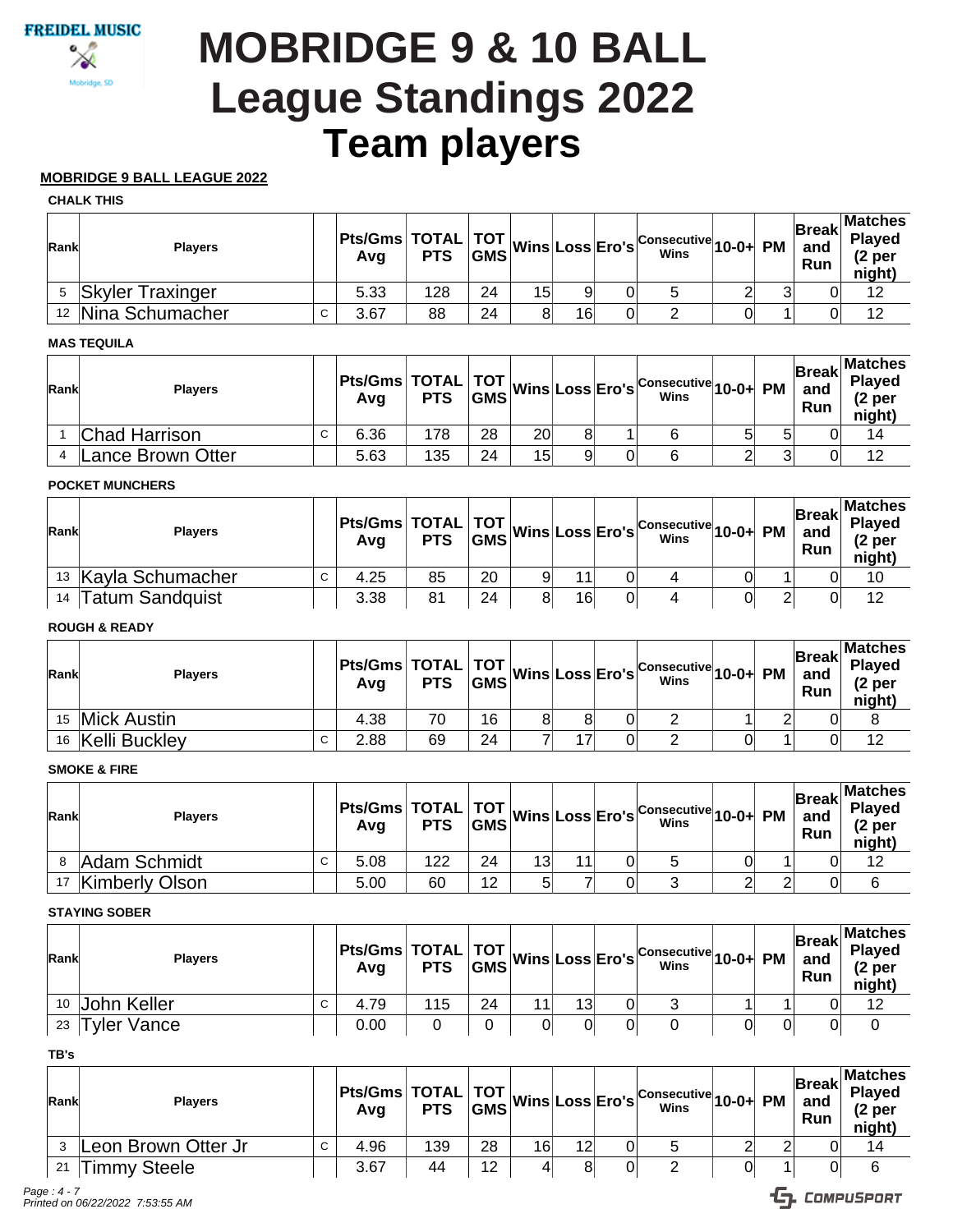# **Team players MOBRIDGE 9 & 10 BALL League Standings 2022**

# **MOBRIDGE 9 BALL LEAGUE 2022**

#### **THE THUMBS**

| Rank | <b>Plavers</b>        |   | Avg  |     |    |                 |    | Pts/Gms TOTAL TOT Wins Loss Ero's Consecutive 10-0+ PM |  | and<br>Run | Matches <br>Break Playeo<br>(2 per<br>night) |
|------|-----------------------|---|------|-----|----|-----------------|----|--------------------------------------------------------|--|------------|----------------------------------------------|
|      | Keith Olson           |   | 5.17 | 124 | 24 | 14              | 10 |                                                        |  |            | 12                                           |
|      | Robert 'Geritol' Long | C | 5.17 | 124 | 24 | 13 <sup>l</sup> | 11 | 5                                                      |  |            | 12                                           |

# **Player standings (Floating spares only)**

# **MOBRIDGE 10 BALL LEAGUE 2022**

| Rank | <b>Players</b>                           | Pts/Gms   TOTAL   TOT   Wins Loss Ero's <sup>  Consecutive</sup> 10-0+ PM<br>  Avg   PTS   GMS <sup>  Wins</sup> Loss   Ero's <sup>  Consecutive</sup> 10-0+ PM |     |    |    |    |   |    | <b>Break</b><br>and<br>Run | <b>Matches</b><br>Played<br>(2 <sub>per</sub> )<br>night) |
|------|------------------------------------------|-----------------------------------------------------------------------------------------------------------------------------------------------------------------|-----|----|----|----|---|----|----------------------------|-----------------------------------------------------------|
|      | <sup>9</sup> Hudson 'Frankie' Frankfurth | 4.18                                                                                                                                                            | 117 | 28 | 11 | 17 |   |    |                            | 14                                                        |
|      | 16 Jack Hagen                            | 6.33                                                                                                                                                            | 76  | 12 |    |    |   |    |                            | 6                                                         |
|      | 17 Sam Martel                            | 5.83                                                                                                                                                            | 70  | 12 |    |    |   | 01 |                            | 6                                                         |
|      | 20 Joe Porras                            | 4.75                                                                                                                                                            | 57  | 12 | 6  | 61 | 2 | 01 |                            | 6                                                         |
|      | 22   Ron "TUT" Martel                    | 6.25                                                                                                                                                            | 50  | 8  |    |    | 5 | 01 |                            |                                                           |

## **MOBRIDGE 9 BALL LEAGUE 2022**

| Rank | <b>Players</b>              | Pts/Gms TOTAL TOT Wins Loss Ero's Consecutive 10-0+ PM |     |    |                 |                 |   |  | and<br>Run | <b>Break</b> Matches<br>Played<br>(2 <sub>p</sub> )<br>night) |
|------|-----------------------------|--------------------------------------------------------|-----|----|-----------------|-----------------|---|--|------------|---------------------------------------------------------------|
|      | Hudson 'Frankie' Frankfurth | 5.18                                                   | 145 | 28 | 14 <sub>1</sub> | 14 <sub>1</sub> | 3 |  |            | 14                                                            |
|      | 18 Joe Porras               | 4.92                                                   | 59  | 12 |                 | 5               | 5 |  |            | -6                                                            |
|      | 19 Sam Martel               | 4.83                                                   | 58  | 12 |                 |                 | 2 |  |            | -6                                                            |
|      | 20 Jack Hagen               | 3.83                                                   | 46  | 12 | ว               | 9               |   |  |            | 6                                                             |
|      | 22 Ron "TUT" Martel         | 5.38                                                   | 43  | 8  |                 |                 | 4 |  |            |                                                               |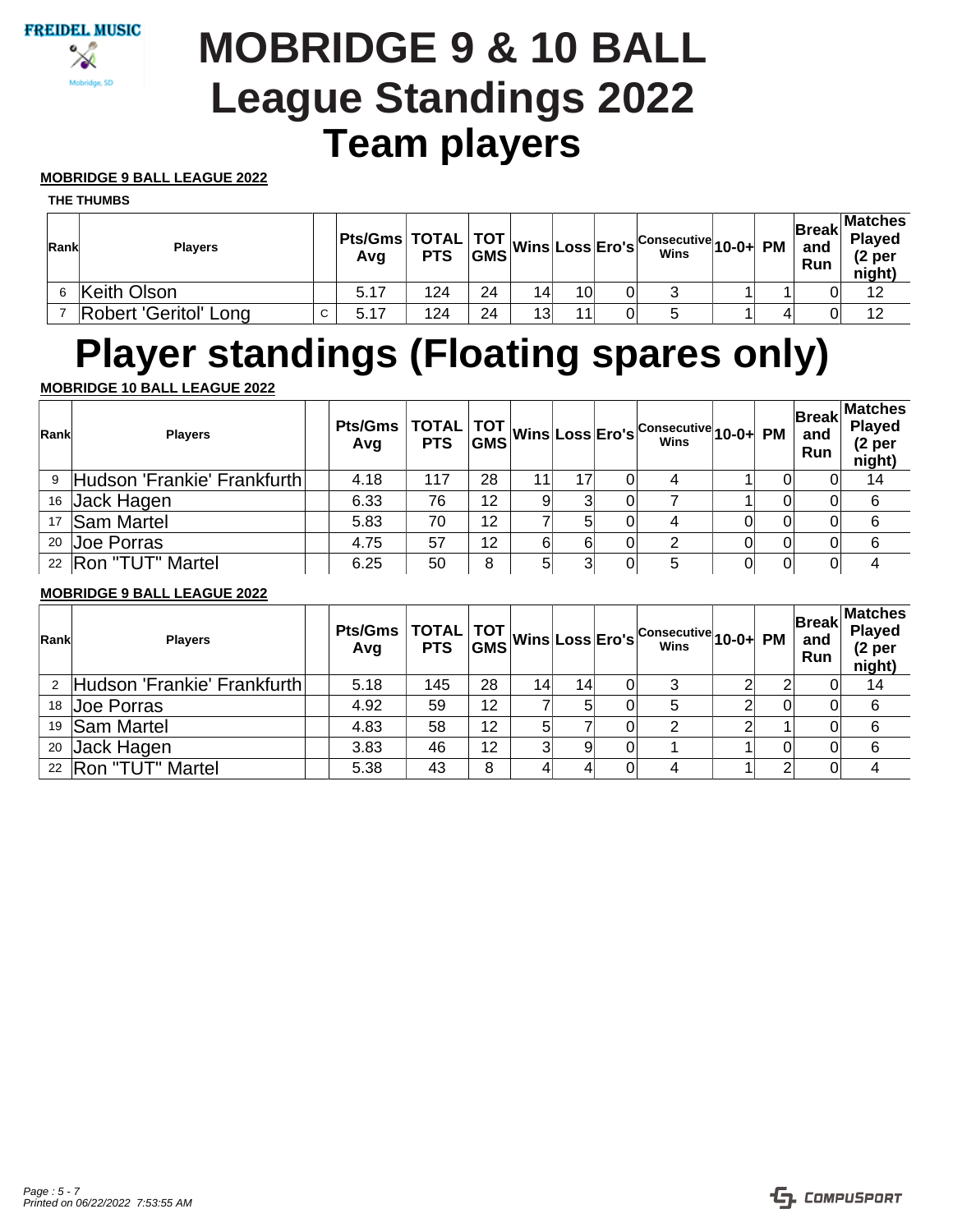# **Player standings MOBRIDGE 9 & 10 BALL League Standings 2022**

### **MOBRIDGE 10 BALL LEAGUE 2022**

|                |                                |                       |                |                 |                 |                 |                         | <b>Break</b>   |                |                                                |                | <b>Matches</b>           |
|----------------|--------------------------------|-----------------------|----------------|-----------------|-----------------|-----------------|-------------------------|----------------|----------------|------------------------------------------------|----------------|--------------------------|
| Rank           | <b>Players</b>                 | <b>Pts/Gms  TOTAL</b> |                | <b>TOT</b>      |                 |                 | Wins Loss Ero's         |                |                | and $ 10-0+$ <sup>Consecutive</sup> PM<br>Wins |                | <b>Played</b>            |
|                |                                | Avg                   | <b>PTS</b>     | <b>GMS</b>      |                 |                 |                         | Run            |                |                                                |                | (2 per<br>night)         |
| 1              | <b>Justin LaRock</b>           | 6.17                  | 148            | 24              | 18              | 6               | $\overline{0}$          | $\overline{0}$ | $\overline{2}$ | 10                                             | $\overline{0}$ | 12                       |
| $\overline{2}$ | Leon Brown Otter Jr            | 5.14                  | 144            | 28              | $\overline{15}$ | $\overline{13}$ | $\overline{0}$          | $\overline{0}$ | $\overline{2}$ | 4                                              | 0              | 14                       |
| 3              | <b>Chad Harrison</b>           | 5.14                  | 144            | 28              | 15              | 13              | $\overline{0}$          | $\overline{0}$ | $\overline{3}$ | 3                                              | $\mathbf 0$    | 14                       |
| 4              | John Keller                    | 5.63                  | 135            | 24              | 15              | 9               | $\overline{0}$          | $\overline{0}$ | $\overline{2}$ | 6                                              | 0              | 12                       |
| 5              | <b>Lance Brown Otter</b>       | 5.54                  | 133            | 24              | 4               | 10              | $\overline{\mathsf{O}}$ | $\overline{0}$ | $\overline{3}$ | 5                                              | $\overline{0}$ | $\overline{12}$          |
| 6              | Adam Schmidt                   | 5.38                  | 129            | 24              | 13              | 11              | $\overline{0}$          | $\overline{0}$ | $\overline{2}$ | $\overline{4}$                                 | $\overline{0}$ | $\overline{12}$          |
| 7              | Robert 'Geritol' Long          | 5.25                  | 126            | 24              | 12              | 12              | $\overline{0}$          | $\overline{0}$ | 1              | $\overline{4}$                                 | 0              | 12                       |
| 8              | Nina Schumacher                | 4.92                  | 118            | 24              | 13              | 11              | $\overline{0}$          | $\overline{0}$ | 0              | 3                                              | 0              | 12                       |
| 9              | Hudson 'Frankie'<br>Frankfurth | 4.18                  | 117            | 28              | 11              | 17              | $\overline{0}$          | $\overline{0}$ | 1              | 4                                              | $\overline{0}$ | 14                       |
| 10             | Keith Olson                    | 4.79                  | 115            | 24              | 10              | 14              | $\overline{0}$          | $\overline{0}$ | 3              | 3                                              | 0              | 12                       |
| 11             | <b>Skyler Traxinger</b>        | 4.67                  | 112            | 24              | 11              | $\overline{13}$ | $\overline{0}$          | $\overline{0}$ | $\overline{0}$ | 3                                              | 0              | 12                       |
| 12             | Kayla Schumacher               | 4.80                  | 96             | 20              | 11              | 9               | $\overline{0}$          | $\overline{0}$ | $\overline{0}$ | 6                                              | 0              | 10                       |
| 13             | <b>Derek Howard</b>            | 4.35                  | 87             | 20              | $\overline{8}$  | $\overline{12}$ | $\overline{0}$          | $\overline{0}$ | $\overline{3}$ | $\overline{2}$                                 | 0              | 10                       |
| 14             | <b>Kimberly Olson</b>          | 6.50                  | 78             | 12              | $\overline{8}$  | 4               | $\overline{0}$          | $\overline{0}$ | $\overline{2}$ | 6                                              | 0              | $\overline{6}$           |
| 15             | <b>Tatum Sandquist</b>         | 3.21                  | 77             | 24              | $\overline{7}$  | 17              | $\overline{0}$          | $\overline{0}$ | $\overline{0}$ | $\overline{3}$                                 | $\overline{0}$ | 12                       |
| 16             | Jack Hagen                     | 6.33                  | 76             | 12              | $\overline{9}$  | 3               | $\overline{0}$          | $\overline{0}$ | 1              | $\overline{7}$                                 | 0              | $\overline{6}$           |
| 17             | <b>Sam Martel</b>              | 5.83                  | 70             | $\overline{12}$ | $\overline{7}$  | $\overline{5}$  | $\overline{0}$          | $\overline{0}$ | 0              | $\overline{\mathbf{4}}$                        | 0              | $\overline{6}$           |
| 18             | Kelli Buckley                  | 2.67                  | 64             | 24              | $\overline{5}$  | 19              | $\overline{0}$          | $\overline{0}$ | 0              | $\overline{2}$                                 | 0              | $\overline{12}$          |
| 19             | <b>Mick Austin</b>             | 3.94                  | 63             | 16              | $\overline{6}$  | 10              | $\overline{0}$          | $\overline{0}$ | 1              | $\overline{2}$                                 | 0              | $\overline{8}$           |
| 20             | Joe Porras                     | 4.75                  | 57             | 12              | $\overline{6}$  | 6               | $\overline{0}$          | $\overline{0}$ | $\overline{0}$ | $\overline{2}$                                 | 0              | $\overline{6}$           |
| 21             | <b>Timmy Steele</b>            | 4.33                  | 52             | 12              | $\overline{5}$  | 7               | $\overline{0}$          | $\overline{0}$ | 1              | 3                                              | 0              | $\overline{6}$           |
| 22             | Ron "TUT" Martel               | 6.25                  | 50             | 8               | $\overline{5}$  | $\overline{3}$  | $\mathbf 0$             | $\mathbf 0$    | 0              | 5                                              | 0              | $\overline{\mathcal{A}}$ |
| 23             | <b>Tyler Vance</b>             | 0.00                  | $\overline{0}$ | 0               | $\overline{0}$  | $\overline{0}$  | $\overline{0}$          | $\overline{0}$ | $\overline{0}$ | $\overline{0}$                                 | 0              | $\overline{0}$           |